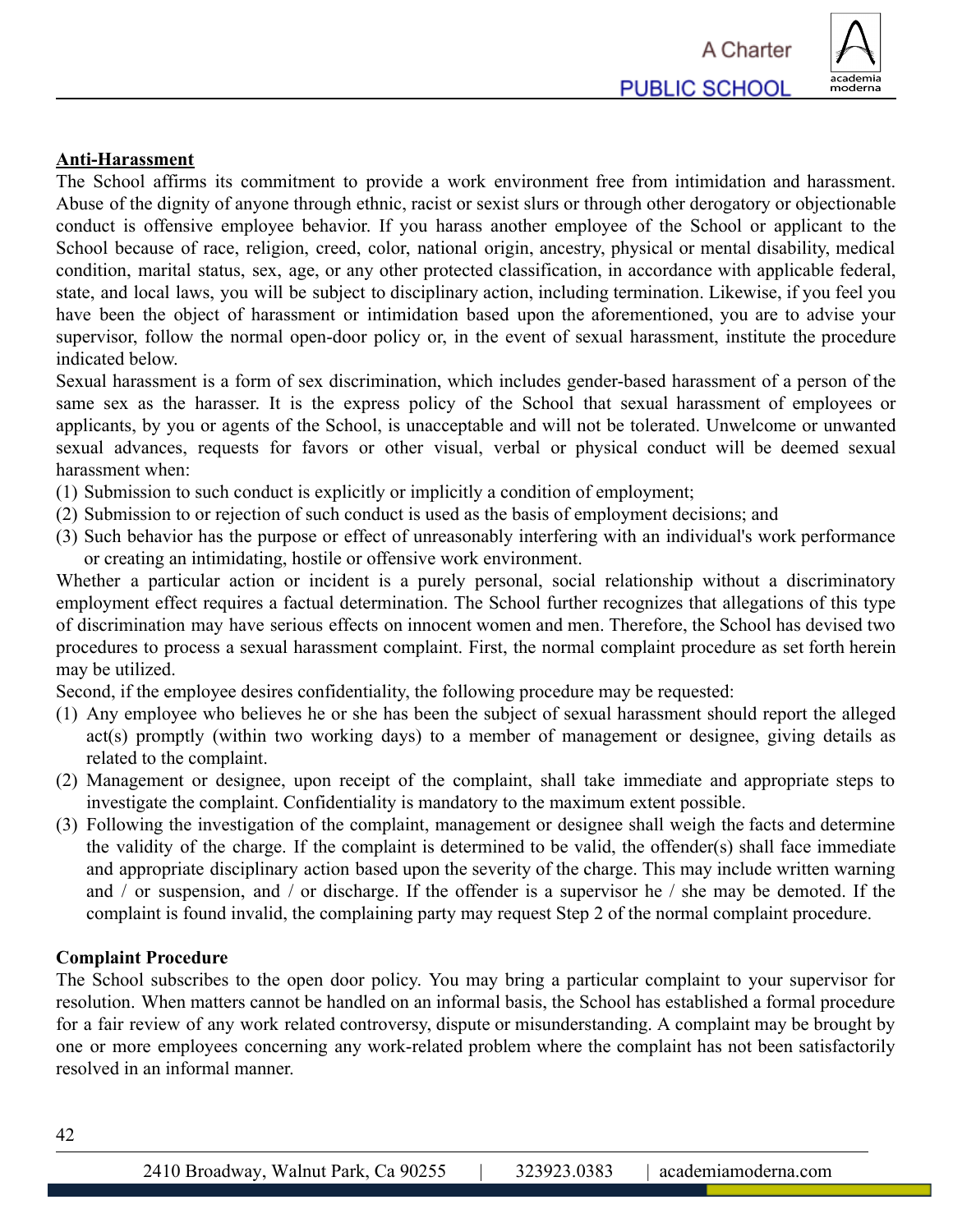A Charter



**PUBLIC SCHOOL** 

Step 1 - The complaint must be submitted in writing to management or designee within three (3) working days of the incident. A written request for a meeting must be submitted simultaneously. Generally, a meeting will be held within three (3) working days of the employee's request depending upon scheduling availability. Witnesses will be allowed as necessary. If the problem is not resolved during this meeting management or designee will give the employee a written resolution within three (3) working days. If the employee is not satisfied, the employee may proceed to Step 2.

Step 2 - If the employee is not satisfied after Step 1, the employee may submit a written request for review of the complaint and Step 2 solution to the Executive Director or his designee. Such a request must be made within three (3) working days following the receipt of the Step 1 resolution. The Executive Director or appointed representative will review the complaint and proposed solution and may call a further meeting to explore the problem. This meeting is to be attended by the employee concerned, the employee's immediate supervisor, and any other employee of the School whom the aggrieved employee chooses. The Executive Director or appointed representative will render the final decision within ten (10) working days after receiving the Step 2 request, assuming scheduling availability. The decision will be given to the employee in writing and will become part of the employee's personnel file.

### **Corrective Action**

A high level of job performance is expected of you. In the event that your job performance does not meet the standards established for your position, you should seek assistance from your supervisor to attain an acceptable level of performance. If you fail to respond to or fail to make positive efforts toward improvement, corrective action may ensue, up to and including termination of employment.

It is the policy of the School to regard discipline as an instrument for developing total job performance rather than as punishment. Corrective action is one tool the School may select to enhance job performance. The School is not required to take any disciplinary action before making an adverse employment decision. Corrective action may be in the form of a written or oral reprimand, notice(s) of inadequate job performance, suspension, termination or in any combination of the above, if the School so elects. The School reserves the right to discipline at its sole discretion.

If you violate established School procedures, guidelines, or exhibit behavior that violates commonly accepted standards of honesty and integrity or creates an appearance of impropriety, the School may elect to administer disciplinary action.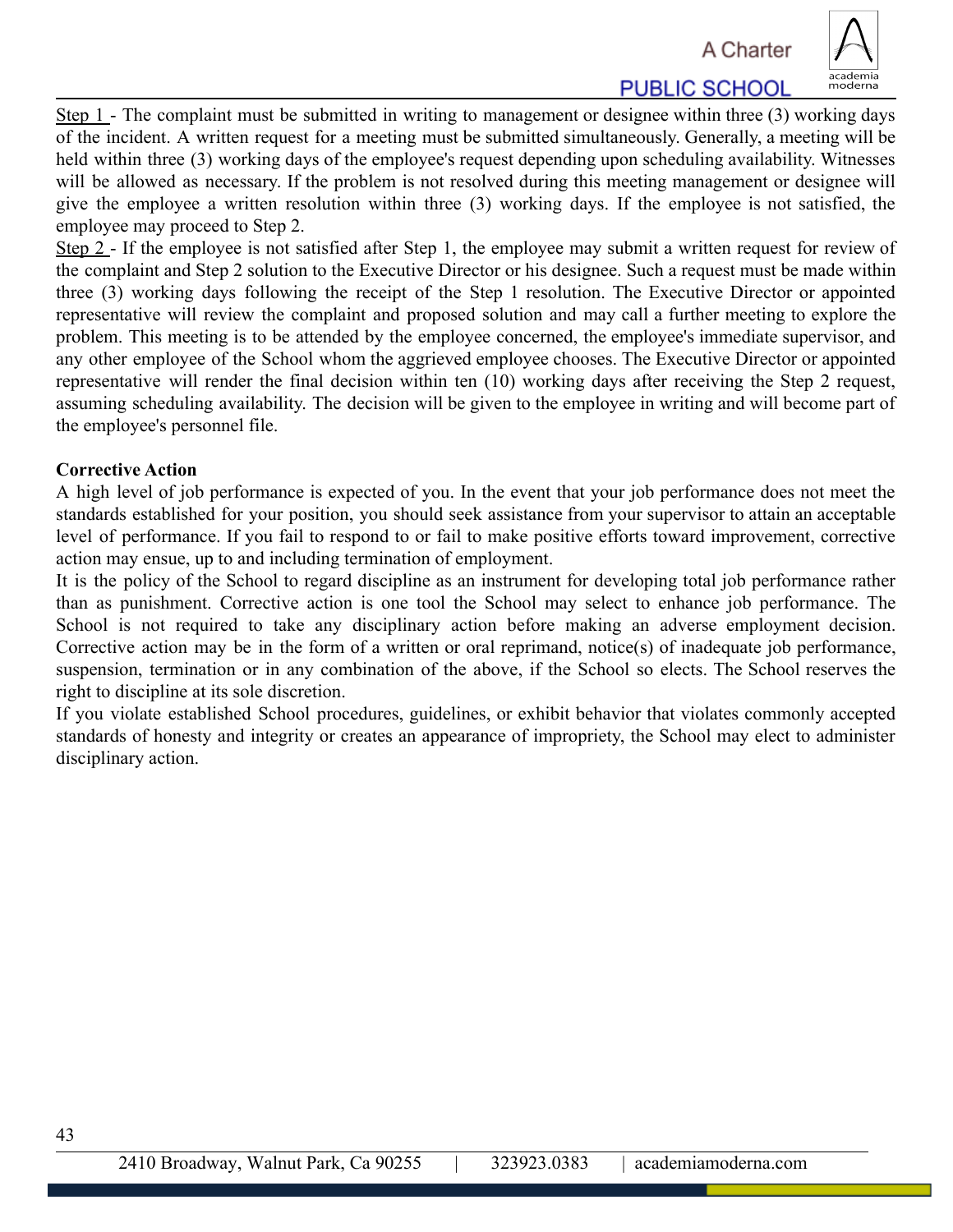

### **Sexual Harassment**

Alta Public Schools will not tolerate sexual harassment by anyone participating in any Alta Public Schools program or activity. This includes student-to-student or peer sexual harassment as well as harassment between a student and any Alta Public Schools participant. Alta Public Schools shall take all complaints of sexual harassment seriously, investigate and address identified sexual harassment, and if the investigation results in the determination that sexual harassment has occurred, take reasonable, immediate corrective action to stop the harassment, eliminate a hostile environment, and prevent future sexual harassment. To the extent possible, complaints shall be kept confidential. For situations of harassment or suspected harassment involving Alta Public Schools staff, Superintendent Policy on Personnel is applicable.

### **Notice of Alta Public Schools Policy**

1. Each Alta Public Schools site will inform Alta Public Schools Participants of this Sexual Harassment Policy along with the name, title, address and phone number of the Principal or designee

2. This Notice will include a statement of policy, definitions, how to file a complaint, confidentiality of any investigations into complaints, Alta Public School's policy against retaliation for complaints, and the disciplinary consequences of substantiated claims of harassment and false claims

3. Notices of the Sexual Harassment Policy will be included in the Annual Notice to all students and parents, which students and parents shall receive at the beginning of the year or upon enrollment.

### **Complaint Procedure for Victims of Sexual Harassment**

1. Alta Public Schools encourages any student who believes s/he is the target of sexual harassment or who believes s/he has witnessed sexual harassment while participating in any Alta Public Schools program or activity to report the incident as soon as possible to a Principal or designee.

2. The staff member will then contact the Principal or designee regarding the reported incident immediately or as soon as practicably possible, no later than 48 hours after the student's report and make a written note that the report was forwarded to the Principal or designee.

- 3. Confidentiality
- a. All complaints and investigations regarding sexual harassment will be held confidential to the extent possible. b. Retaliation for complaints of harassment by complainants or witnesses is prohibited.

#### **Investigations of Complaints of Sexual Harassment**

1. Alta Public Schools will treat complaints of sexual harassment seriously. Upon receiving a complaint of sexual harassment, the Alta Public Schools staff person shall provide the student with a copy of this policy and the regulations implementing this policy. The school Principal or other administrator shall conduct an investigation of the allegations.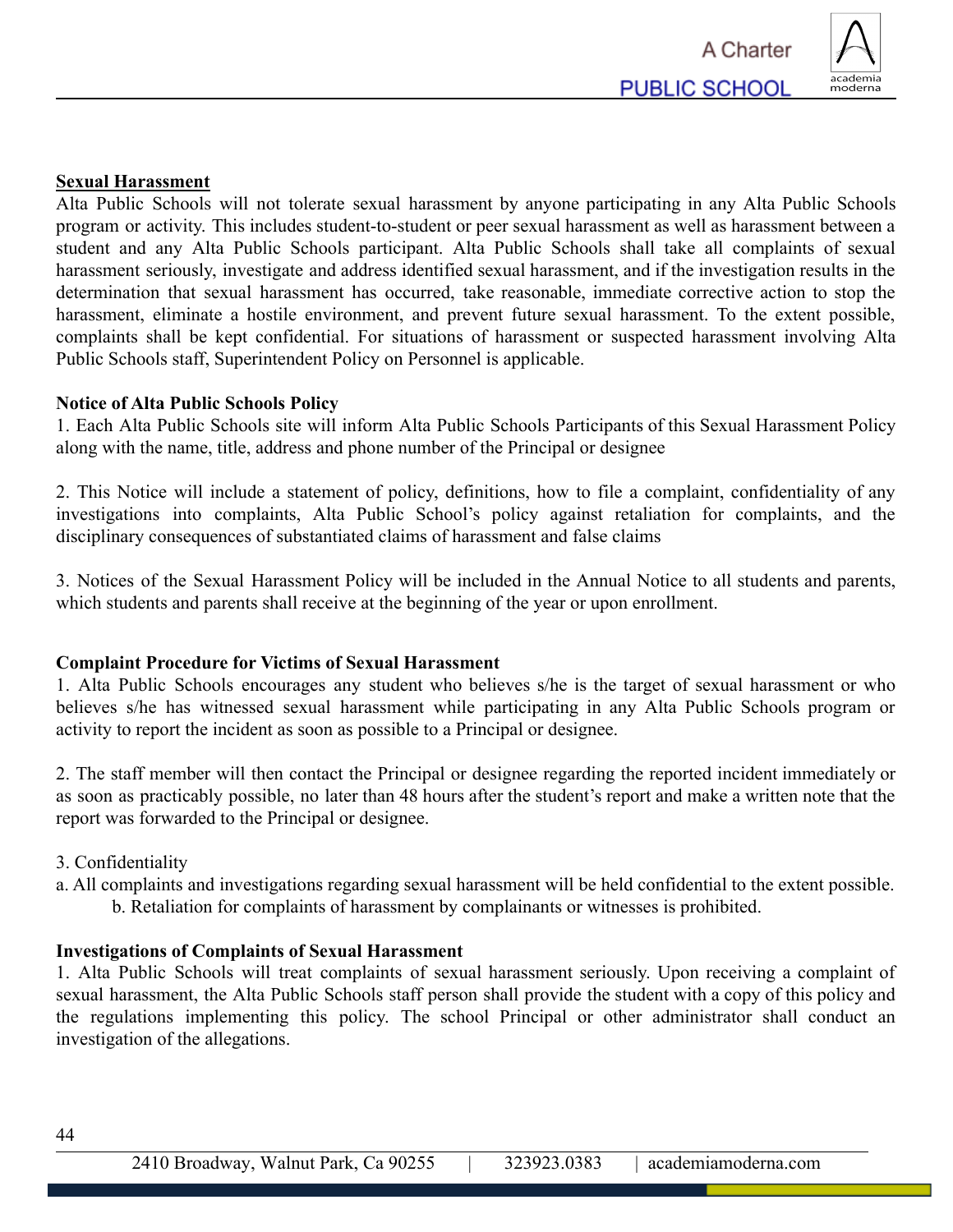**PUBLIC SCHOOL** 



2. The investigator will notify the parents of the complainants and the Alleged Harasser, if they are students, of the reported incident, the school's intent to investigate and the potential consequences if the complaint is substantiated.

3. The investigator will conduct a private, confidential interview with the Alleged Harasser to get the Alleged Harasser's response to the allegations.

4. The investigator will notify the complainant and his/her parent or legal guardian of the investigation's progress.

5. No more than 30 school days after receiving the complaint, the Principal or other administrator shall conclude the investigation and prepare a written report of his/her findings. This timeline may be extended for good cause. If an extension is needed, the Principal shall notify the student who complained and explain the reasons for the extension. The Principal or designee will write a report for each complaint, to be completed within three days of the completion of the investigation. This report will include:

- a. A description of the incident
- b. The claims
- c. The Alleged Harasser's response
- d. The results of the investigation fact-finding
- e. Conclusions based on the factual findings
- f. Recommendations for disciplinary action or other reasonable, age-appropriate, specific corrective actions to end the harassment, eliminate the hostile environment, or future harassment (see Part V below)

6. Alta Public Schools will maintain records of all sexual harassment investigations. These records shall be kept confidential and may be used for tracking purposes or to substantiate claims of repeated harassment or retaliation.

# **Consequences**

If a complaint of sexual harassment is substantiated, the site administrator or designee shall determine reasonable, age-appropriate, specific corrective actions to end the harassment, eliminate the hostile environment, or eliminate future harassment. If a student, the Harasser may be suspended up to five days or expelled involuntary release to the student's district of residence. Retaliation for reporting harassment is also grounds for suspension or involuntary release to the student's district of residence.

1. Appeal of determination of harassment. The student charged with harassment may appeal the decision of a suspension or involuntary release to the student's district of residence in accordance with Board policy 7430, Suspensions & Expulsions. For lesser corrective actions, the student may request a conference between the student, his/her parent or guardian, and the site Principal.

2. Unsubstantiated complaints

a. If an investigation does not support the complaint, the complainant and the

Alleged Harasser will be notified. No disciplinary action may be taken but counseling may be offered to both parties.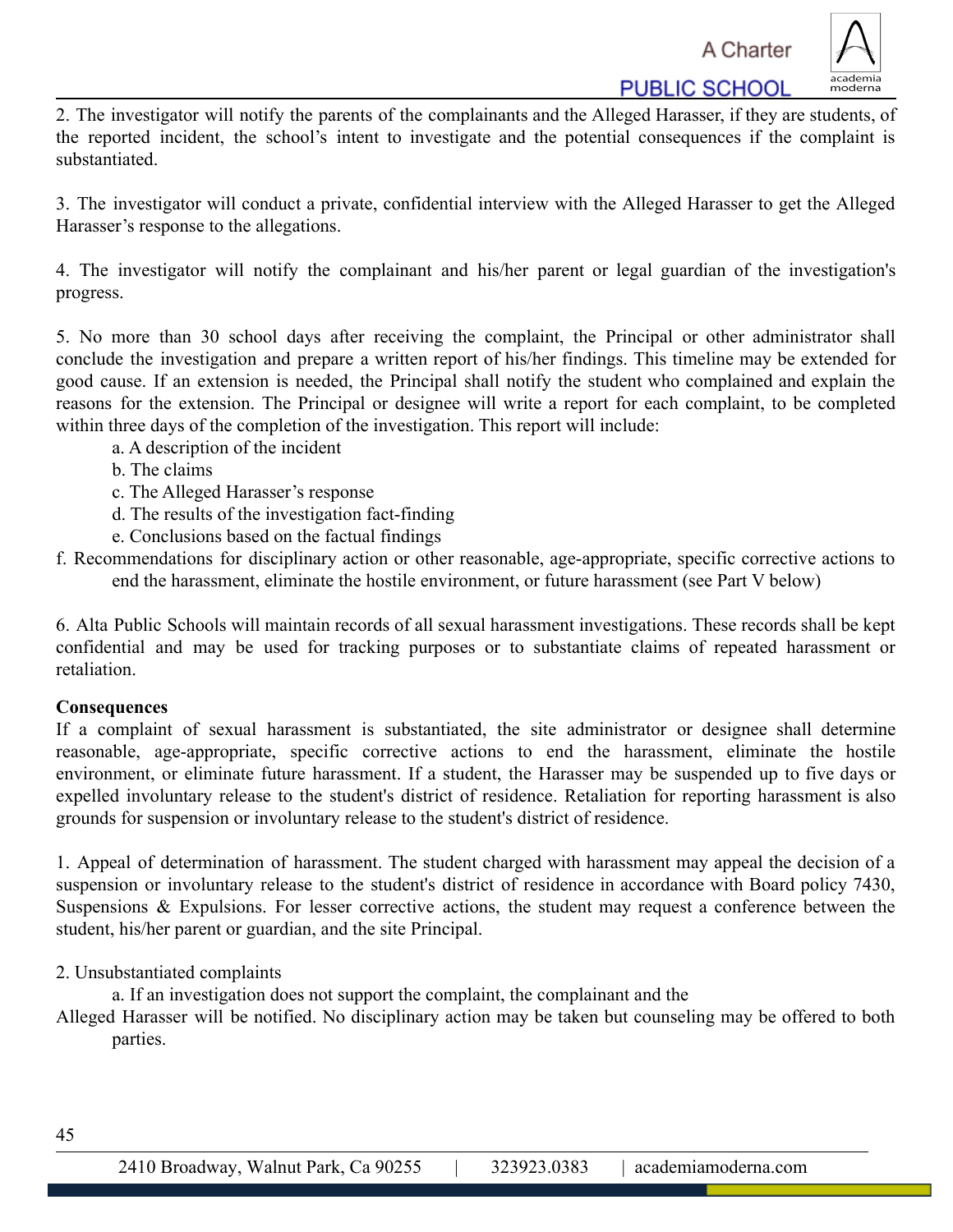**PUBLIC SCHOOL** 



- b. If an investigation determines that the sexual harassment claim was false and the complainant made the claim knowing it was false, the complainant is subject to discipline, including suspension or involuntary release to student's district of residence
- c. If the complainant is dissatisfied with the determination of unsubstantiation, he or she complainant may invoke an appeal of this determination by following the District Board Policy, at whichever step the complainant feels appropriate.

The District Board is committed to maintaining an educational environment that is free from harassment and discrimination. The District Board prohibits sexual harassment of students by other students, employees, or other persons, at school or at school-sponsored or school related activities. The District Board also prohibits retaliatory behavior or action against persons who complain, testify, assist, or otherwise participate in Alta Public Schools complaint processes.

### **Instruction/Information**

The District Superintendent or designee will ensure that all Alta Public Schools students receive age appropriate instruction and information on sexual harassment. Such instruction and information shall include:

1. What acts and behavior constitute sexual harassment, including the fact that sexual harassment could occur between people of the same sex

2. A clear message that students do not have to endure sexual harassment

3. Encouragement to report observed instances of sexual harassment, even where the victim of the harassment has not complained

4. Information about Alta Public School's procedure for investigating complaints and the person(s) to whom a report of sexual harassment should be made

Any Student who feels that he/she is being or has been sexually harassed by a school employee, another student, or a non-employee on school grounds or at a school-related activity (e.g., a visiting athlete or coach) shall immediately contact his/her teacher or any other employee. An employee who receives such a complaint shall report it to the school Principal or designee.

The District Superintendent or designee will ensure that any complaints regarding sexual harassment are immediately investigated in accordance with administrative regulation. When the District Superintendent or designee has determined that harassment has occurred, he/she shall take prompt, appropriate action to end the harassment and to address its effects on the victim.

### **Disciplinary Actions**

Any student who engages in sexual harassment of anyone at school or at a school-sponsored or school-related activity is in violation of this policy and shall be subject to disciplinary action. For Alta Public Schools, disciplinary action may include suspension and/or involuntary release to student's district of residence, provided that, in imposing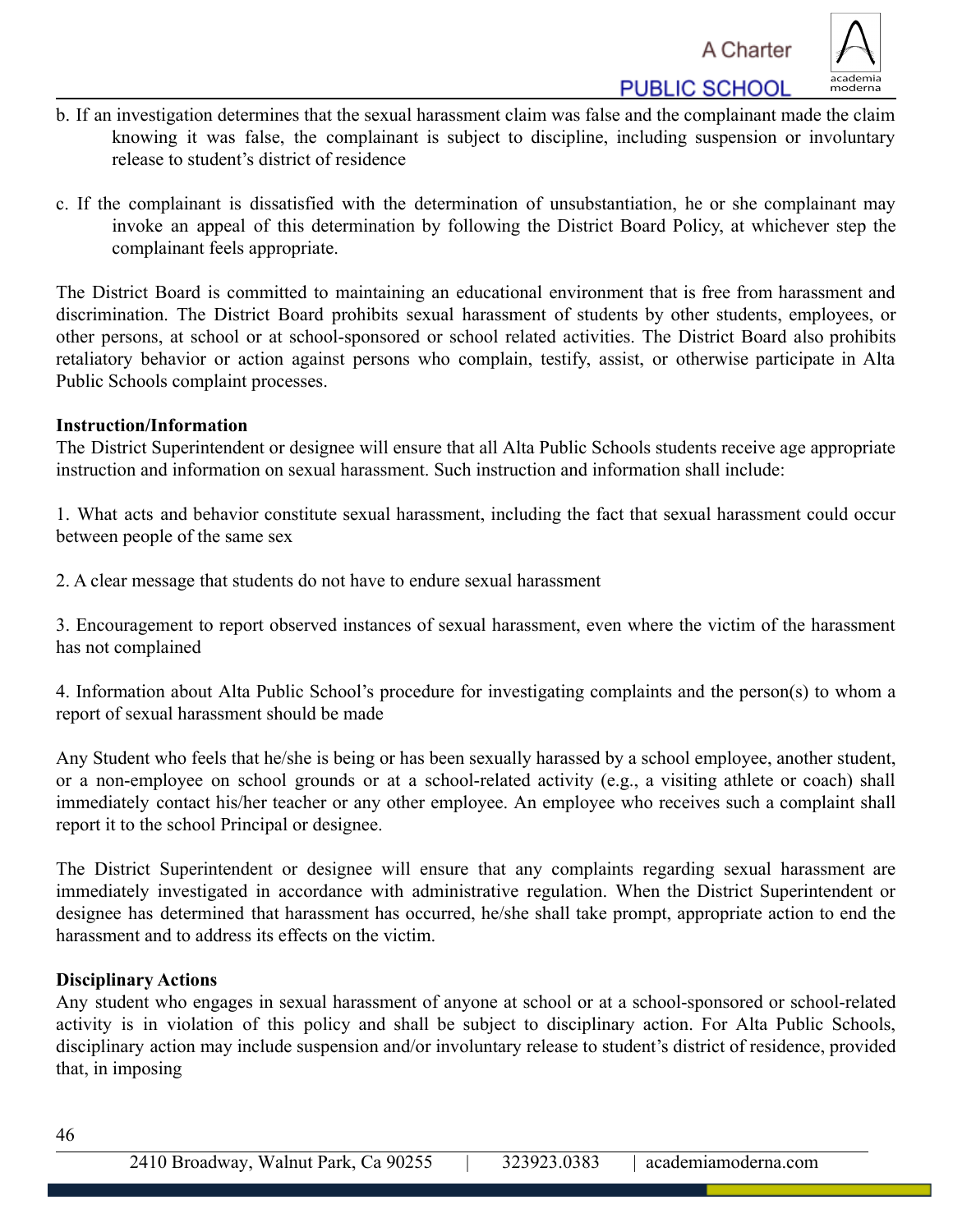A Charter

**PUBLIC SCHOOL** 



All complaints and allegations of sexual harassment shall be kept confidential except as necessary to carry out the investigation or take other subsequent necessary action. (5 CCR 4964)

The District Superintendent or designee will maintain a record of all reported cases of sexual harassment to enable Alta Public Schools to monitor, address, and prevent repetitive harassing behavior in the schools.

## **Definitions**

- 1. Complainant: the person(s) subject to sexual harassment.
- 2. Alleged Harasser: person(s) identified as sexually harassing the Target.

3. Alta Public Schools Participant: includes students, employees of Alta Public Schools, guests and other individuals involved in Alta Public Schools programs and activities.

- 4. Unwelcome: unwanted and inappropriate.
- 5. Program: any program sponsored by Alta Public Schools.
- 6. Activity: any activity sponsored by Alta Public Schools.

7. Sexual harassment: unwelcome attention of a sexual nature that interferes with the educational performance, learning environment and/or full participation in a Alta Public Schools program or activity by any individual. Sexual harassment may, for example, come in physical (including but not limited to pinching, touching, patting, or blocking movements), visual (including but not limited to posters, cartoons, sketches, gestures or other visual displays of a clearly sexual nature), or verbal (including but not limited to spoken or written comments of a clearly sexual nature) forms and may be used to intimidate or to coerce.

Prohibited sexual harassment includes, but is not limited to, unwelcome sexual advances, unwanted requests for sexual favors, or other unwanted verbal, visual, or physical conduct of a sexual nature made against another person of the same or opposite sex in the educational setting, when made on the basis of sex and under any of the following conditions: (Education Code 212.5; 5 CCR 4916)

1. Submission to the conduct is explicitly or implicitly made a term or condition of a student's academic status or progress

2. Submission to or rejection of the conduct by a student is used as the basis for academic decisions affecting the student

3. The conduct has the purpose or effect of having a negative impact on the student's academic performance or of creating an intimidating, hostile, or offensive educational environment

4. Submission to or rejection of the conduct by the student is used as the basis for any decision affecting the student regarding benefits and services, honors, programs, or activities available at or through any Alta Public Schools program or activity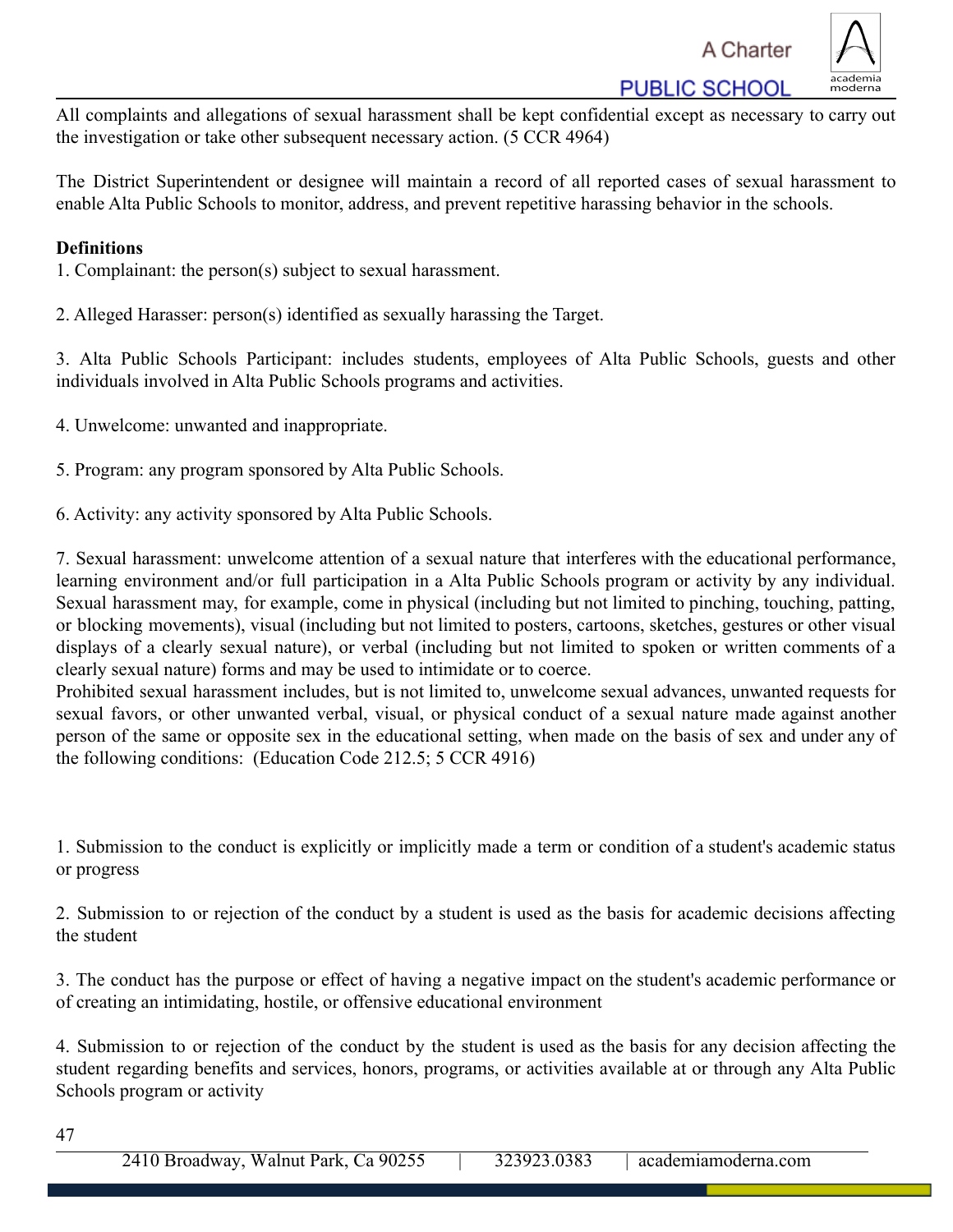

Examples of types of conduct that are prohibited at the Alta Public Schools and that may constitute sexual harassment include, but are not limited to:

1. Unwelcome leering, sexual flirtations, or propositions

2. Unwelcome sexual slurs, epithets, threats, verbal abuse, derogatory comments, or sexually degrading descriptions

3. Graphic verbal comments about an individual's body or overly personal conversation

4. Sexual jokes, derogatory posters, notes, stories, cartoons, drawings, pictures, obscene gestures, or computer-generated images of a sexual nature

- 5. Spreading sexual rumors
- 6. Teasing or sexual remarks about students enrolled in a predominantly single-sex class
- 7. Massaging, grabbing, fondling, stroking, or brushing the body
- 8. Touching an individual's body or clothes in a sexual way

9. Impeding or blocking movements or any physical interference with school activities when directed at an individual on the basis of sex

10. Displaying sexually suggestive objects

11. Sexual Assault, sexual battery, or sexual coercion

### **School-Level Complaint Process/Grievance Procedure**

1. Notice and Receipt of Complaint: Any student who believes he/she has been subjected to sexual harassment or who has witnessed sexual harassment may file a complaint with any school employee. Within 24 hours of receiving a complaint, the school employee shall report it to the Principal or designee. In addition, any school employee who observes any incident of sexual harassment involving a student shall, within 24 hours, report this observation to the Principal or designee, whether or not the victim files a complaint.

In any case of sexual harassment involving the Principal to whom the complaint would ordinarily be made, the employee who receives the student's report or who observes the incident shall instead report to Labor Relations.

2. Initiation of Investigation: The Principal or other administrator shall initiate an impartial investigation of an allegation of sexual harassment within five school days of receiving notice of the harassing behavior, regardless of whether a formal complaint has been filed. Alta Public Schools shall be considered to have "notice" of the need for an investigation upon receipt of information from a student who believes he/she has been subjected to harassment, the student's parent/guardian, an employee who received a complaint from a student, or any employee or student who witnessed the behavior.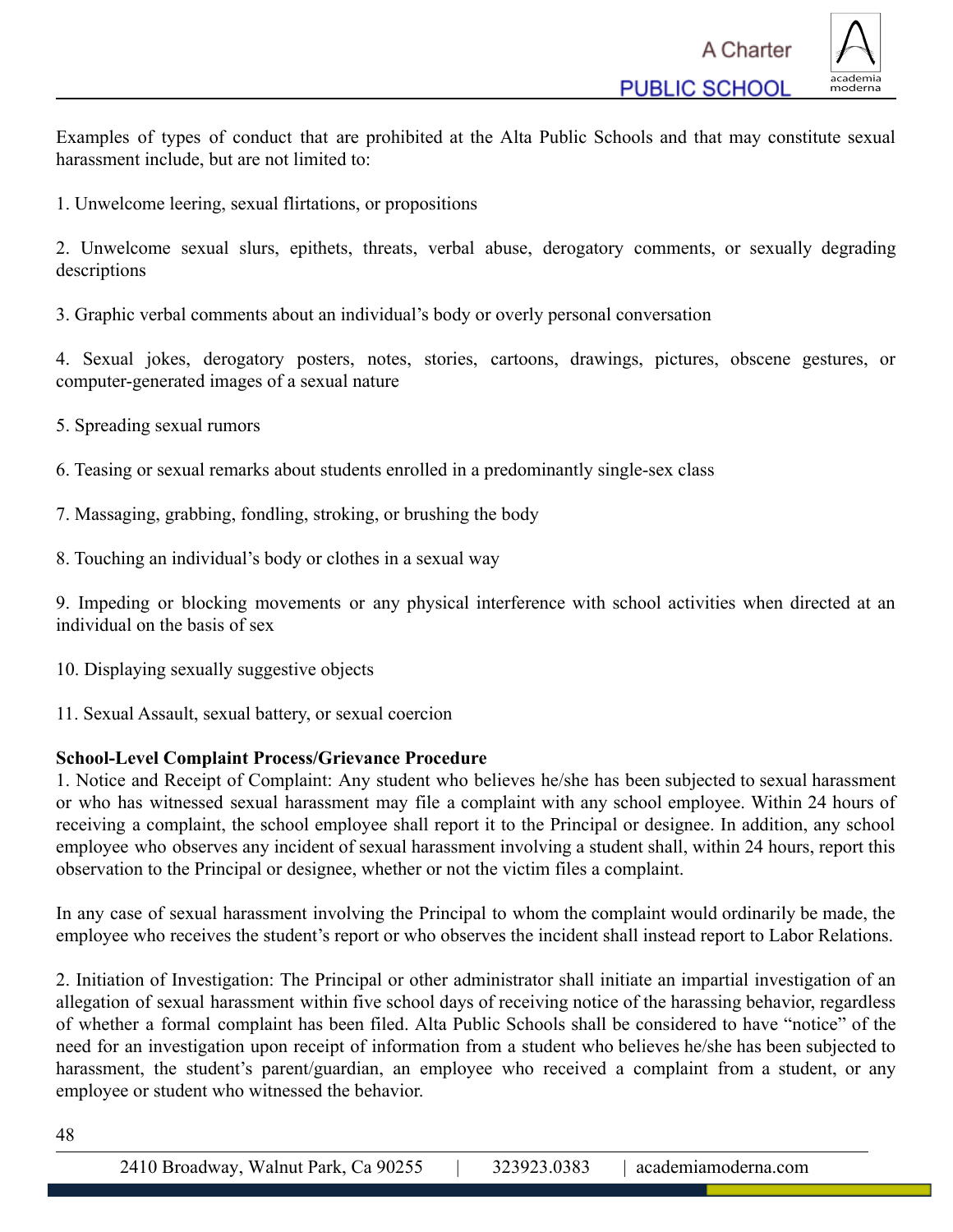

3. Initial Interview with Student: When a student or parent/guardian has complained or provided information about sexual harassment, the Principal shall describe Alta Public School's grievance procedure and discuss what actions are being sought by the student in response to the complaint. The student who is complaining shall have an opportunity to describe the incident, identify witnesses who may have relevant information, provide other evidence of the harassment, and put his/her complaint in writing. If the student requests confidentiality, he/she shall be informed that such a request may limit Alta Public School's ability to investigate.

4. Investigation Process: The Principal or other administrator shall keep the complaint and allegation confidential, except as necessary to carry out the investigation or take other subsequent necessary action. (5 CCR 4964)

The Principal or other administrator shall interview individuals who are relevant to the investigation, including, but not limited to, the student who is complaining, the person accused of harassment, anyone who witnessed the reported harassment, and anyone mentioned as having relevant information. The Principal may take other steps such as reviewing any records, notes, or statements related to the harassment or visiting the location where the harassment is alleged to have taken place.

When necessary to carry out his/her investigation or to protect student safety, the Principal or other administrator also may discuss the complaint with the Superintendent or designee, the parent/guardian of the student who complained, the parent/guardian of the alleged harasser if the alleged harasser is a student, a teacher or staff member whose knowledge of the students involved may help in determining who is telling the truth, law enforcement and/or child protective services, and Alta Public Schools legal counsel or Alta Public School's Risk Management Office.

5. Interim Measures: The Principal or other administrator shall determine whether interim measures are necessary during and pending the results of the investigation, such as placing students in separate classes or transferring a student to a class taught by a different teacher.

6. Optional Mediation: In cases of student-to-student harassment, when the student who complained and the alleged harasser agree, the Principal or other administrator may arrange for them to resolve the complaint informally with the help of a counselor, teacher, administrator, or trained mediator. The student who complained shall never be asked to work out the problem directly with the accused person unless such help is provided and both parties agree, and he/she shall be advised of the right to end the informal process at any time.

7. Factors in Reaching a Determination: In reaching a decision about the complaint, the Principal may take into account:

- a. Statements made by the persons identified above
- b. The details and consistency of each person's account
- c. Evidence of any past instances of harassment by the alleged harasser
- d. Evidence of any past harassment complaints that were found to be untrue
- 49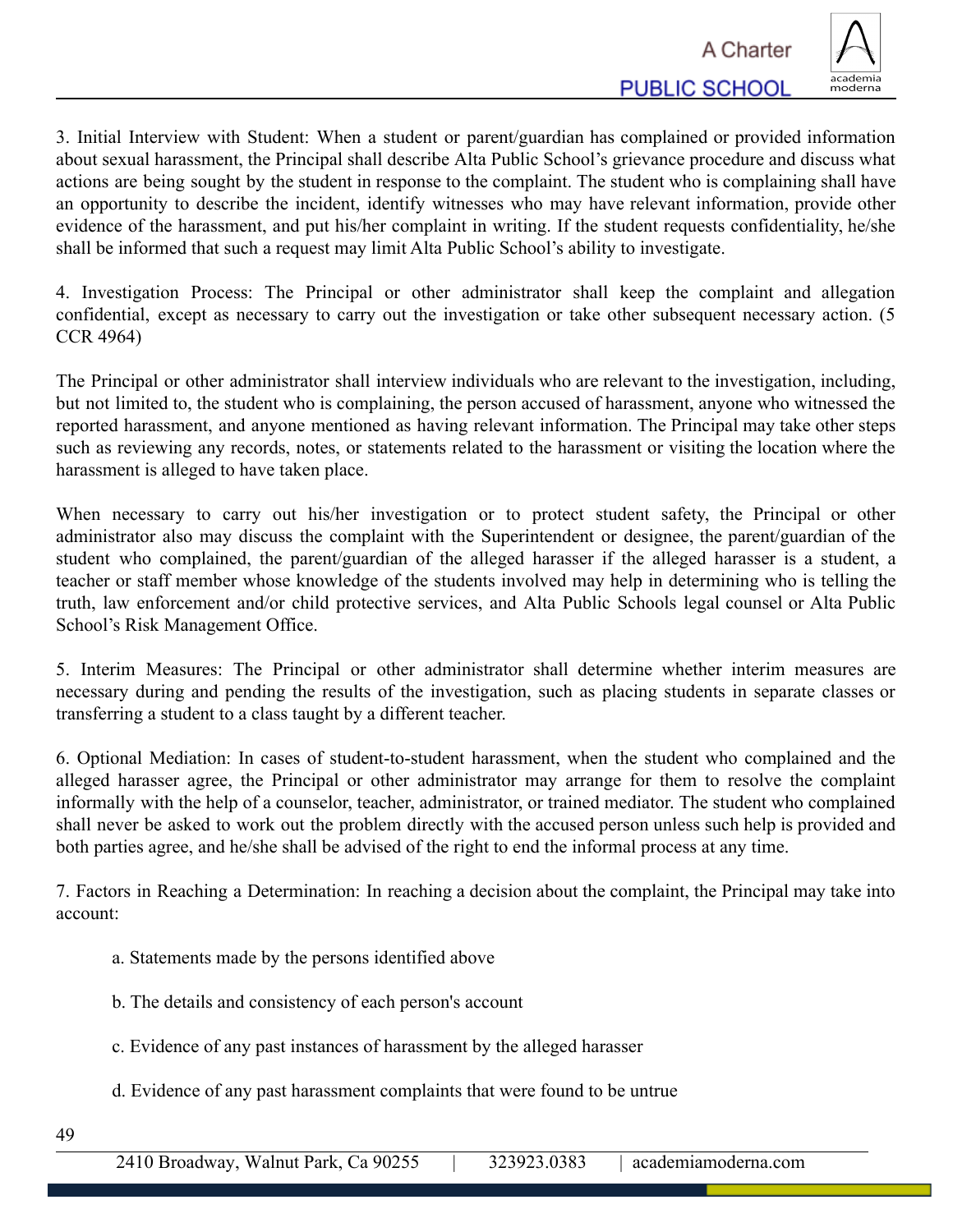

To judge the severity of the harassment, the Principal may take into consideration:

- a. How the misconduct affected one or more students' education
- b. The type, frequency, and duration of the misconduct

c. The identity, age, and sex of the harasser and the student who complained, and the relationship between them

d. The number of persons engaged in the harassing conduct and at whom the harassment was directed

e. Other incidents at the school involving different students

8. Written Report on Findings and Follow-Up: No more than 30 school days after receiving the complaint, the Principal or other administrator shall conclude the investigation and prepare a written report of his/her findings. This timeline may be extended for good cause. If an extension is needed, the Principal shall notify the student who complained and explain the reasons for the extension.

The report shall include the decision and the reasons for the decision and shall summarize the steps taken during the investigation. If sexual harassment occurred, the report shall also include any corrective actions that have or will be taken to address the harassment and prevent any retaliation or further harassment. A summary report shall be presented to the student who complained, the person accused, the parents/guardians of the student who complained and the student who was accused, and the District Superintendent or designee.

In addition, the Principal or designee shall ensure that the harassed student and his/her parent/guardian are informed of the procedures for reporting any subsequent problems. The Principal shall also make follow-up inquiries to see if there have been any new incidents or retaliation and shall keep a record of this information.

# **Enforcement of Alta Public Schools Policy**

The District Superintendent or designee will take appropriate actions to reinforce Alta Public School's sexual harassment policy. As needed, these actions may include any of the following:

1. Removing vulgar or offending graffiti

2. Providing training to students, staff, and parents/guardians about how to recognize harassment and how to respond

3. Disseminating and/or summarizing Alta Public School's policy and regulation regarding sexual harassment

4. Consistent with the laws regarding the confidentiality of student and personnel records, communicating the school's response to parents/guardians and the community

5. Taking appropriate disciplinary action.

In addition, disciplinary measures may be taken against any person who is found to have made a complaint of sexual harassment which he/she knew was not true.